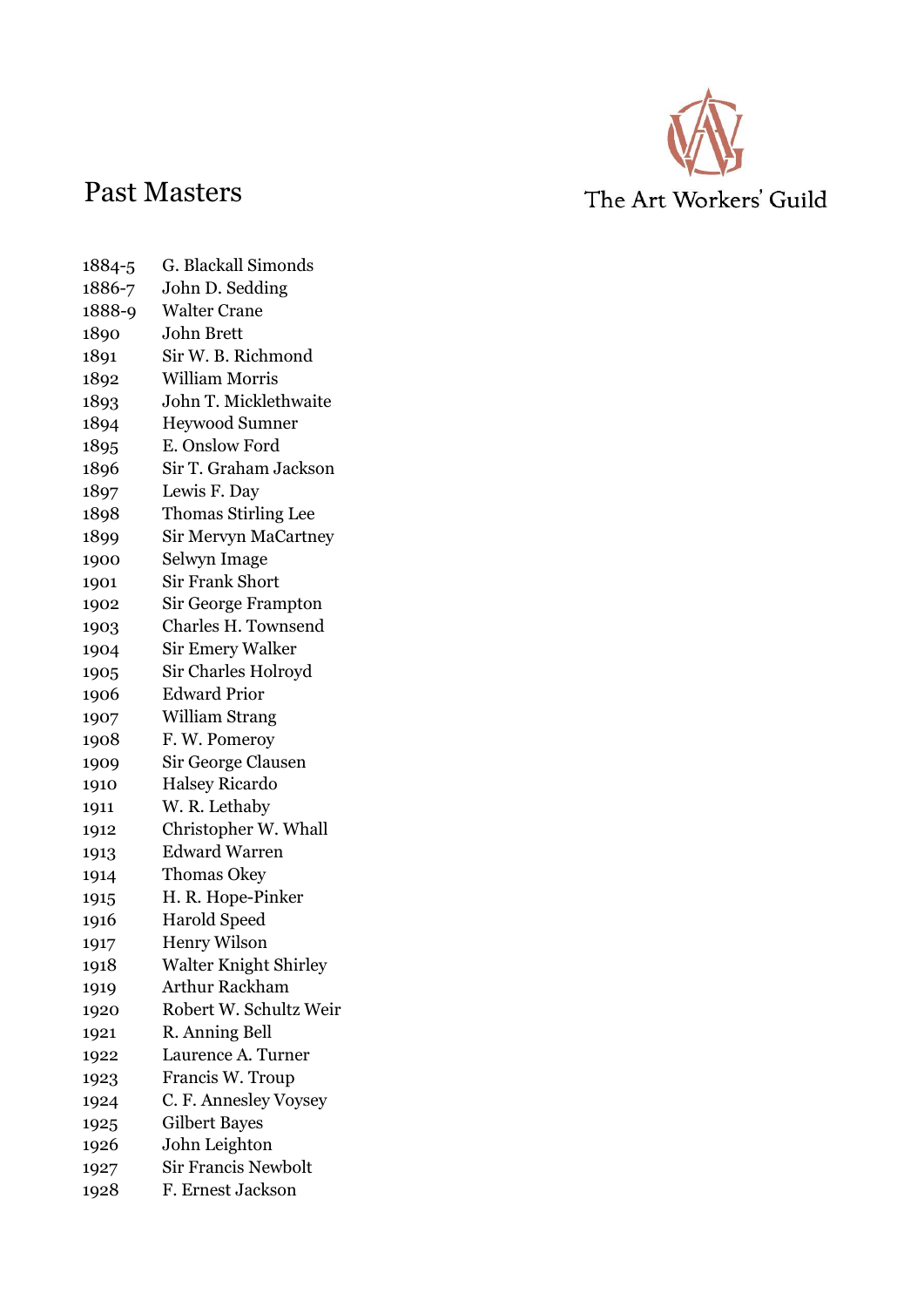| 1929    | C. R. Ashbee                 |
|---------|------------------------------|
| 1930    | H. M. Fletcher               |
| 1931    | Edmund J. Sullivan           |
| 1932    | <b>Basil Oliver</b>          |
| 1933    | Sir Edwin Lutyens            |
| 1934    | Frederick L. M. Griggs       |
| 1935    | Ernest G. Gillick            |
| 1936    | <b>Harry Morley</b>          |
| 1937    | <b>Frederick Marriott</b>    |
| 1938    | <b>Richard Garbe</b>         |
| 1939-40 | <b>Hamilton Temple Smith</b> |
| 1941    | Percy J. Delf Smith          |
| 1942    | George Parlby                |
| 1943    | <b>Sir Albert Richardson</b> |
| 1944    | William H. Ansell            |
| 1945    | James H. Hogan               |
| 1946    | <b>Cecil Thomas</b>          |
| 1947    | <b>Stephen Stanton</b>       |
| 1948    | <b>Hesketh Hubbard</b>       |
| 1949    | Darcy Braddell               |
| 1950    | <b>Leonard Walker</b>        |
| 1951    | Kenneth Bird                 |
| 1952    | <b>Gerald Cobb</b>           |
| 1953    | W. Godfrey Allan             |
| 1954    | William Washington           |
| 1955    | R.R. Tomlinson               |
| 1956    | Donald M. McMorran           |
| 1957    | Brian D. L. Thomas           |
| 1958    | Laurence Bradshaw            |
| 1959    | <b>Henry Medd</b>            |
| 1960    | Stuart Tresilian             |
| 1961    | Sydney M. Cockerell          |
| 1962    | <b>Sir Gordon Russell</b>    |
| 1963    | <b>Milner Gray</b>           |
| 1964    | Arthur Llewellyn-Smith       |
| 1965    | William J. Wilson            |
| 1966    | William F. Howard            |
| 1967    | John Brandon-Jones           |
| 1968    | <b>Charles Hutton</b>        |
| 1969    | <b>Frederick Bentham</b>     |
| 1970    | <b>Bruce Allsopp</b>         |
| 1971    | Paul Paget                   |
| 1972    | <b>Joan Hassal</b>           |
| 1973    | David Peace                  |
| 1974    | <b>Rodney Tatchell</b>       |
| 1975    | <b>Dennis Flanders</b>       |
| 1976    | Roderick Enthoven            |
| 1977    | <b>Arthur Bultitude</b>      |
| 1978    | Sean Crampton                |
| 1979    | Rev. Gordon Taylor           |
|         |                              |